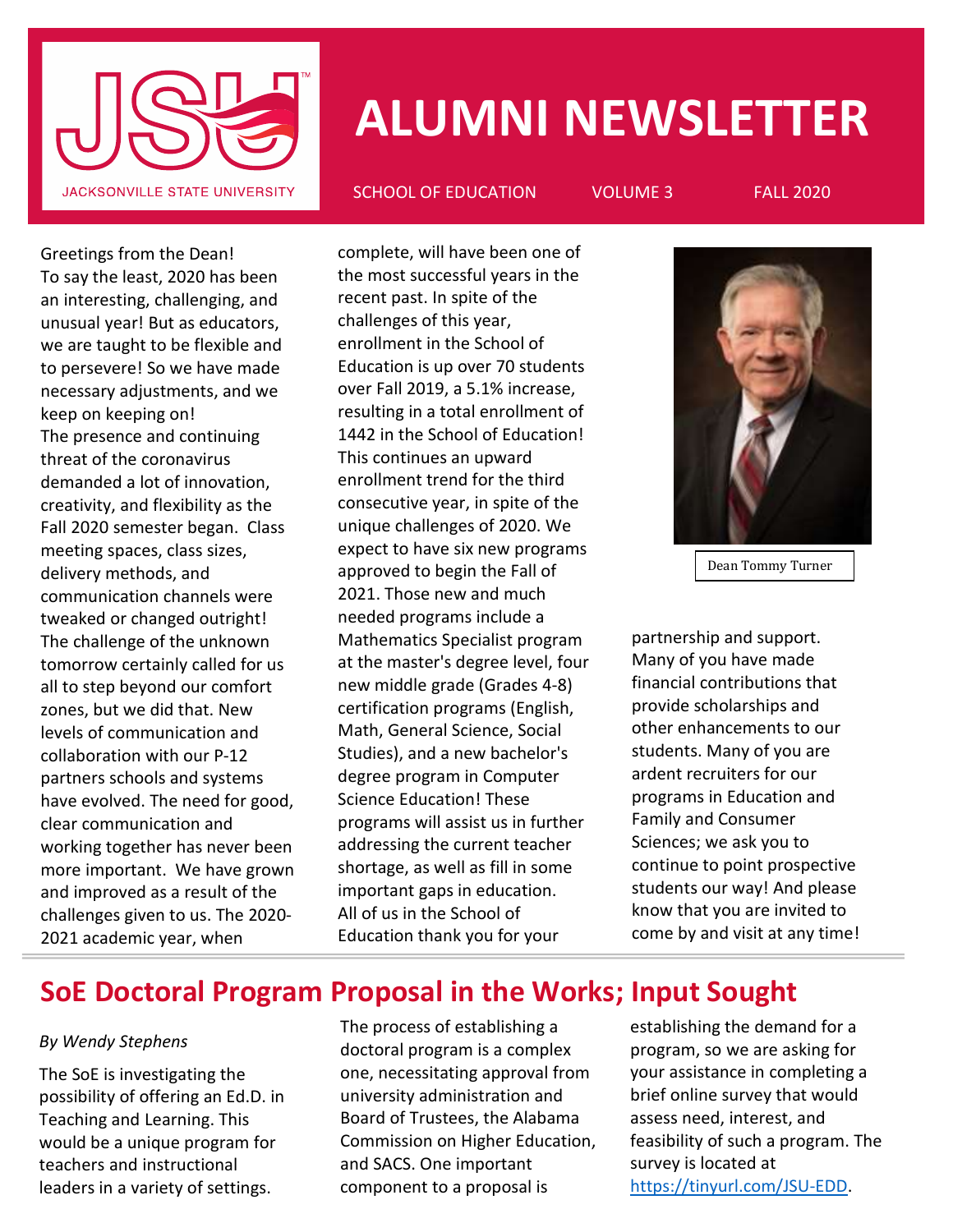# **Ms. Kim Mitchell is ACTE National Award Winner**

#### *By Robbie Boggs*

The Association of Career and Technical Education (ACTE) selected Ms. **Kim Mitchell** as the 2020 ACTE Postsecondary Teacher of the Year. This award recognizes exceptional career and technical teachers at the postsecondary level who have demonstrated innovation in the classroom, commitment to their students, and who seek to improve career and technical education in their institution and communities. Kim has enjoyed serving as a mentor to CTE professionals and working with students who desire to be future teachers. She has worked in both secondary and post-secondary

levels during her career. She taught in Talladega City, Talladega County, and St. Clair School systems prior to her current position as Career Technical Education Specialist and Program Chair in the FCS Department at JSU.

Ms. Mitchell was one of five finalists for the 2021 national title. The winner was announced in November at the ACTE Awards Gala. ACTE represents the community of CTE professionals, including educators, administrators, researchers, school counselors, guidance and career development professionals, and others at all levels of education.



Ms. Kim Mitchell

**EXCELLENCE AWART** 

**FINALIST** 

# **National Hispanic Heritage Month at JSU**



Ms. Aurelia Ugarte

#### *By Robbie Boggs*

To celebrate and honor the contributions, traditions, and history of Americans who connect themselves of Hispanic or Latin ancestry, JSU designated September 15 - October 15 as National Hispanic Heritage month. There were several events and celebrations planned across campus. At the conclusion of festivities on October 15, JSU's Latin Ensemble performed at The Heirloom Taco, just off the square in Jacksonville. **Aurelia Ugarte**, co-owner of Heirloom

Taco, was one of the guest speakers who talked with pride of her culture and background. Aurelia graduated a few years ago with a degree in Family and Consumer Sciences-Human Sciences and she and her husband, Shane Gowan, opened Heirloom Taco because of their love for cooking with fresh ingredients and spices.

Treat yourself to an entrée at this restaurant! Heirloom Taco is certainly not your typical taco stand!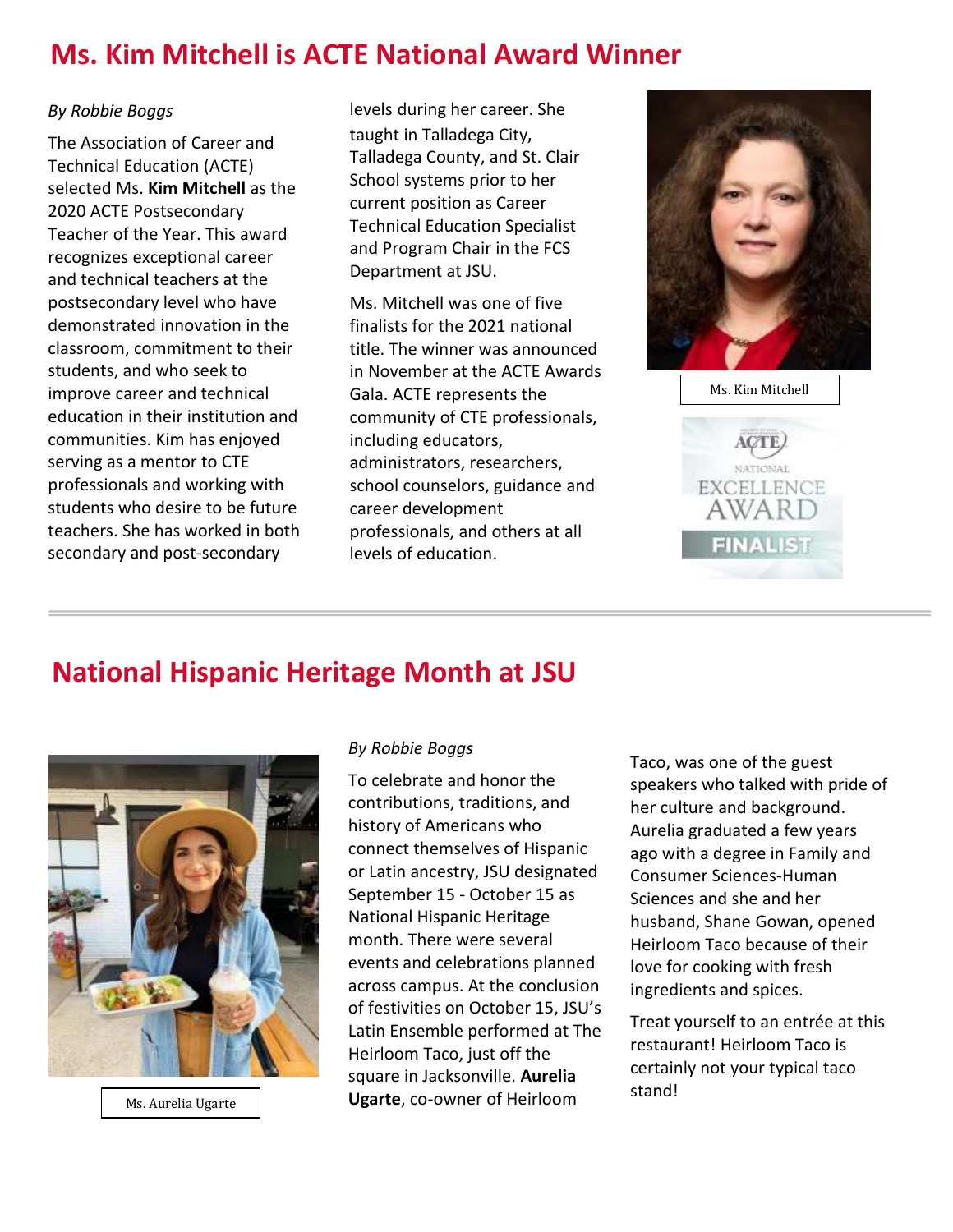# **Marshall County School Systems Cohort Began in Summer 2020**

#### *By Cynthia Connor*

Beginning Summer 2020, the JSU School of Education initiated a Masters Cohort program with the five school systems of Marshall County, AL. From January to March, Dr. **Tommy Turner**, Dean of the SoE and representatives from the Departments of Curriculum and Instruction, Secondary Education, and Counseling and Instructional Support met with interested teachers and administrators to present this cohort initiative to the five school systems of Marshall County--Albertville City, Arab City, Boaz City, Guntersville City, and Marshall County. During these informational meetings, Dean Turner explained the advantages of pursuing a masters via the cohort including reduced tuition rate, no added fees per semester, and future increase in salary and retirement funds. After Dean Turner provided general information, there was the opportunity for participants to meet individually with the representatives of the various programs. Anyone who was not able to attend one of the meetings or who had already begun a JSU masters in one of the qualifying programs, could still qualify to become a part of the cohort. Below is a list of EdS and Masters programs in the cohort.

#### **EdS Degree Programs available online**: Teacher Leader, Instructional Leadership, Counselor Education, Library Media, and Physical Education. All qualify for Class AA pay. (NOTE: PE must be employed in a PE position)

**Master's Degree Programs available online**: Instructional Leadership (along with an 18 hour certificate option), Library Media, Instructional Technology, Early Childhood, Early Childhood Special Education, Elementary, Reading Specialist, Special Education K-6, Special Education 6-12, Secondary Language Arts, Secondary History, Secondary Social Studies, Sport Management, and Physical Education. According to ALSDE, all qualify for Class A level pay.

**General Information:** Reduced tuition is \$350 per semester hour, as opposed to \$400 regular rate, a 12.5% savings. There are no additional fees attached, resulting in an approximate 20% overall savings. (There is an application fee of \$35.) Students MUST enroll in two/three courses per term (depending on program length) for five consecutive terms to receive any approved reduced tuition rate (i.e. summer, fall, spring, summer, fall = Graduation). The principle is "continued enrollment." All

Programs are ONLINE with minimal campus attendance required (except orientation session and formal presentation).

Admission requirements differ slightly per program. Generally, students must (1) apply for graduate school/program; (2) Some programs require recommendation from principal and/or superintendent; and (3) some require specific years and type of experience.

**Contacts/Advisers for programs**: **PE**- Dr. Kory Hill; **Sport Management**- Dr. Reggie Overton; **Instructional Leadership**- Dr. Kim Warfield; **Counselor Education**- Dr. Jerry Kiser; **Library Media**- Dr. Wendy Stephens; **Instructional Technology**- Dr. Jimmy Barnes; **Secondary Education**- Dr. Emily Sims; **Elementary Education**- Dr. Melinda Staubs; **Special Education** - Dr. Cynthia Connor **Early Childhood** - Dr. Christi Trucks; and **Reading Specialist**-Dr. Janet Bavonese.

Any other school systems that might be interested in forming a similar cohort model for their teachers should contact Dr. Tommy Turner at [tturner@jsu.edu](mailto:tturner@jsu.edu) or 256-782- 5180.

# **FCS Scholarship Recipients Honored**

#### By Robbie Boggs

The JSU Foundation Scholarship Luncheon for 2020 was held at the JSU Rec & Fitness Center

Multiloop Activity Court on March 10. Scholarship recipients for 2019-2020 were invited and many of those who funded these awards attended the spring event and spoke about giving back to the community. FCS Scholarship Award recipients for 2019-2020 were (L to R) (photo on next page):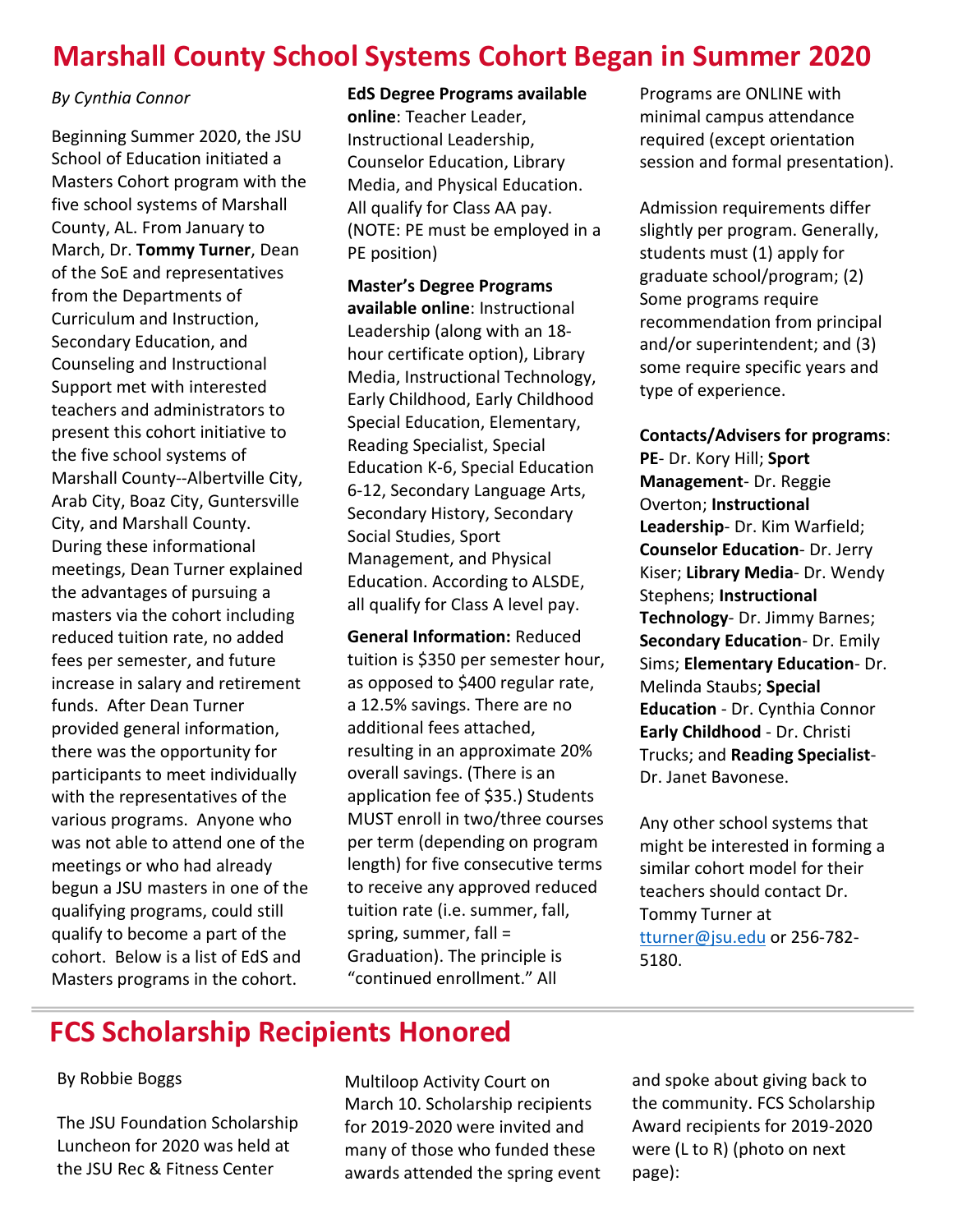LeighAnne Graham Erica McGuirk Sharonda Bandy Andrea Cope Alyssa (Bre) Heard Quad Whitson Mackenzie Hanks



### **FCS - ALACTE "New Teacher of the Year" Award 2020**



Ms. Tinzley Giles Wilson

#### *By Robbie Boggs*

**Tinzley Giles Wilson** graduated with honors from JSU with a degree in FCS Education. She has been a Family and Consumer Sciences teacher for 4 years. This is her second year at Elberta High School in Baldwin County. She recently won the FCS division for

for the ALACTE (Alabama Association of Career Tech Education) "New Teacher of the Year" Award for 2020 in appreciation for her outstanding contributions to FCS Education. She was nominated for the award due to her students' accomplishments. Her students constructed and donated 25 pillowcases to the Children's Hospital in Mobile to brighten up the rooms and spirits of the children. Her FCCLA students volunteered at the Prodisee Pantry in Spanish Fort. Nineteen of her students attended the FCCLA state conference just prior to COVID with 14 of those students winning their state competitions. They were invited to attend the national FCCLA competition in summer but due to the pandemic, they did not get to attend. They also won one state award called *Children's First.* Great job, Tinzley! We are so proud of your achievements!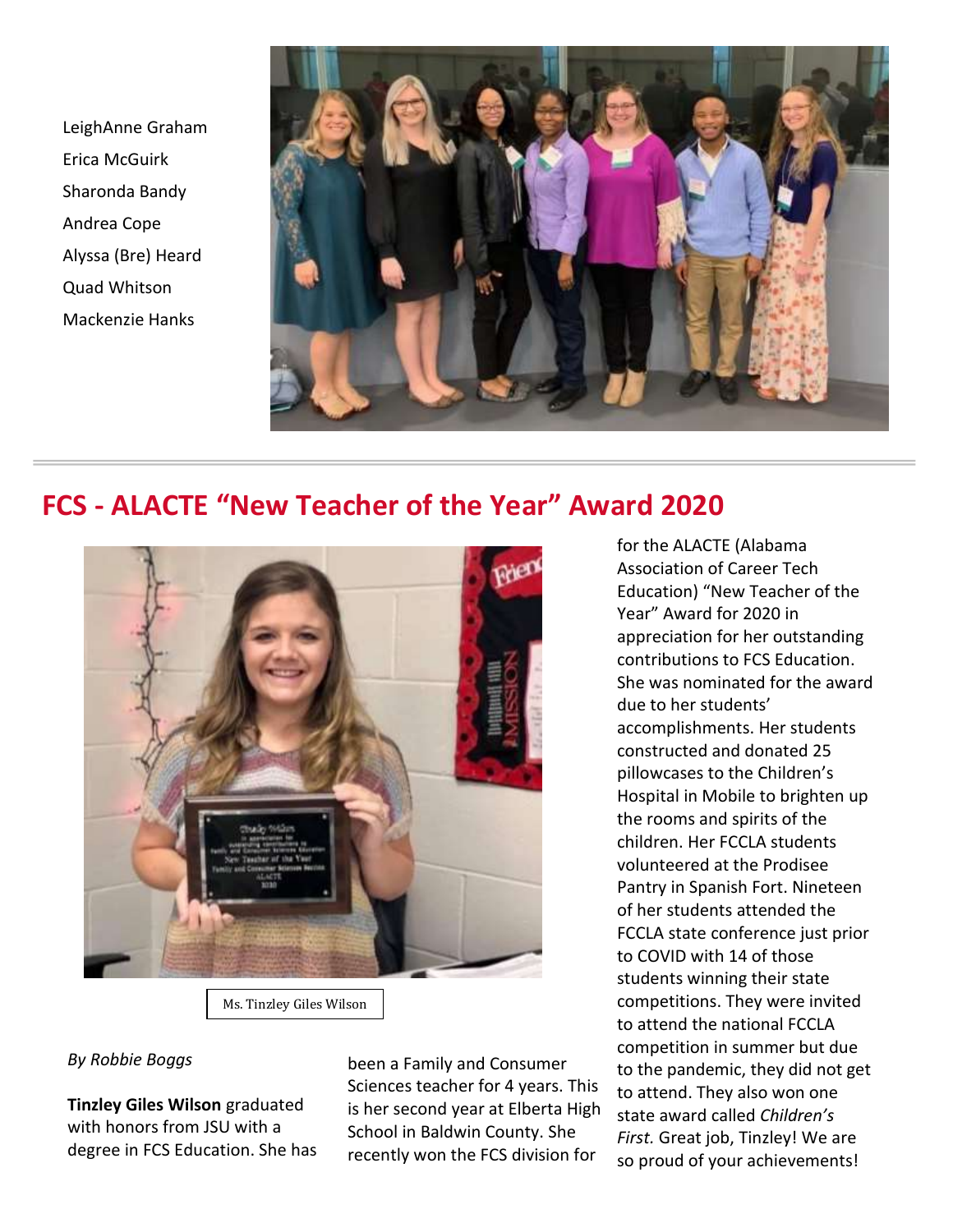# **AmericasMart-Atlanta October Apparel Market New Buyers**

#### *By Robbie Boggs*

Recent FCS-Merchandising graduate, **Madison Burell**, along with two other graduating seniors, **Maddie Cryar** and **Ivey Harris**, attended AmericasMart in Atlanta on October 15-16 for the October market event. They are all employed as buyers for

Wakefield's Department Store in Anniston. Besides attending the market to search for new merchandise, they are responsible for entering purchase orders and making visits to some of the stores in the chain to check the performance of products they have purchased. **Kailey Treglown**,

who graduated a couple of years ago in FCS-Merchandising, was also at AmericasMart-Atlanta during the October apparel event to purchase merchandise for *The Perch on Marble* in Rockmart. She serves as the social media specialist for *The Perch* and is a flight attendant for Delta.







*Clockwise from top left*: Kailey Treglown, Madison Burrell, Maddie Cryer, and Ivey Harris

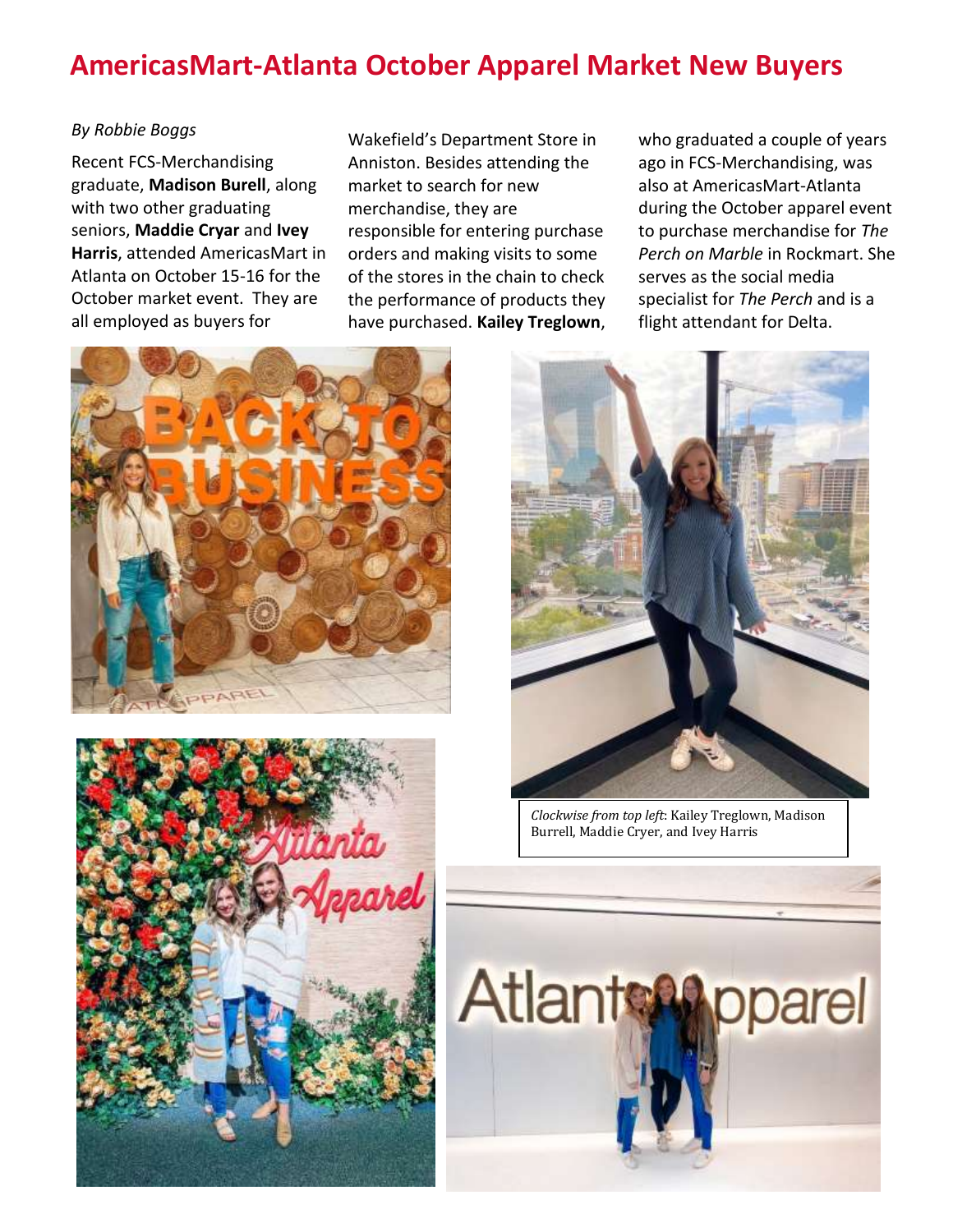# **FCS Merchandising Entrepreneurs**

#### *By Robbie Boggs*

What do FCS-Merchandising Graduates do with their degrees after they leave JSU? Below are highlights on just a few of our entrepreneur grads.

**Mackenzie Harris Corbin** has a full-time job as social media director of Chick-Fil-A in Jacksonville where she utilizes her skills in visual merchandising, and she started a part-time position in October with *Havenly* as a home stylist, using a design program from her housing final design project called Floorplanner®. In her spare time, she enjoys decorating the homes of her customers through her business, *Mackenzie Corbin Home Designs*.

**Ashlyn Lake Harrell**, along with her husband, Brock, have started a Facebook home decor business

named *Home Sweet Designs, LLC*. She has produced some live shows and posted numerous creative images to sell her products.

**Nikki Fossett** and her partner, Lisa, officially opened *Magnolias on Main* in downtown Guntersville on October 5. Nikki worked at the Willow Tree prior to starting this business. Magnolias on Main was named after Mary Magnolia, a fashionista ahead of her time who was a light to everyone she embraced.

**Kayla Shipman Adams** owns *Elitaire Boutique* located on Clinton Avenue East in Huntsville. She is known for the creative videos she produces for social media of the apparel and accessories she carries in her boutique. Kayla supports brands

that enable women in other countries to support themselves, namely the Able accessory line.

**CJ Brown**, a foster care advocate, began serving as executive director to a non-profit business, *Heart to Heart of Montgomery - A Foster Care Ministry*, in January of this year to meet foster families' needs when kids come into their care. She moved into her new space in April. Her boutique allows foster families to shop for new and gently used items monthly for FREE for their foster, adoptive, and birth children. CJ mixes her fashion background with her love for orphan care. She and her husband, Chris, just adopted the little girl who was their foster child since birth. She is also a birth mom to two other little girls.

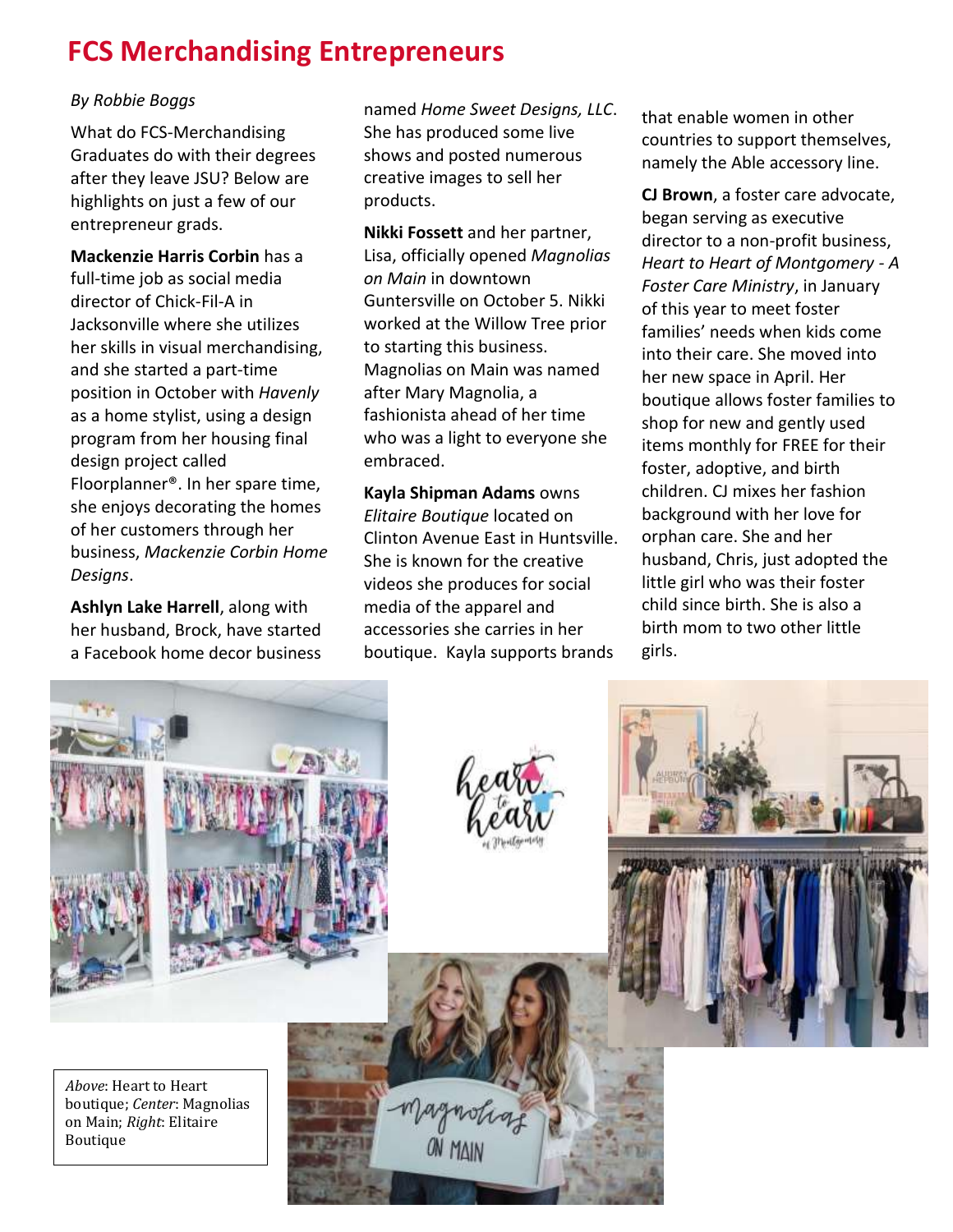# **FCS Makes Masks for the Southerners**

#### *By Robbie Boggs*

The Family and Consumer Sciences Department was commissioned to make 325 masks for the Marching Southerners for the Homecoming Game in early October. Faculty, staff, and FCS students along with volunteers from the Honors Program and community started work on the masks in early September. When the masks were received, they were already cut out and monogrammed. There was a directive chart on how to make the masks. The FCS Department and volunteers had to attach the linings, fold and pleat them, press, and finally add elastic and seam bindings to the sides of each mask.

FCS 131: Clothing Construction class and several of the FCS faculty and staff helped in constructing the masks, and volunteers from the outside community were also solicited. One student's mother and grandmother even spent a full day in the sewing lab. The masks were presented to band director Dr. **Ken Bodiford** by Dr. **Allison Newton** for the band's use at Homecoming.

It took a "village" to complete them, but the final result was quite impressive and provided the band with a unified look and a safer environment.





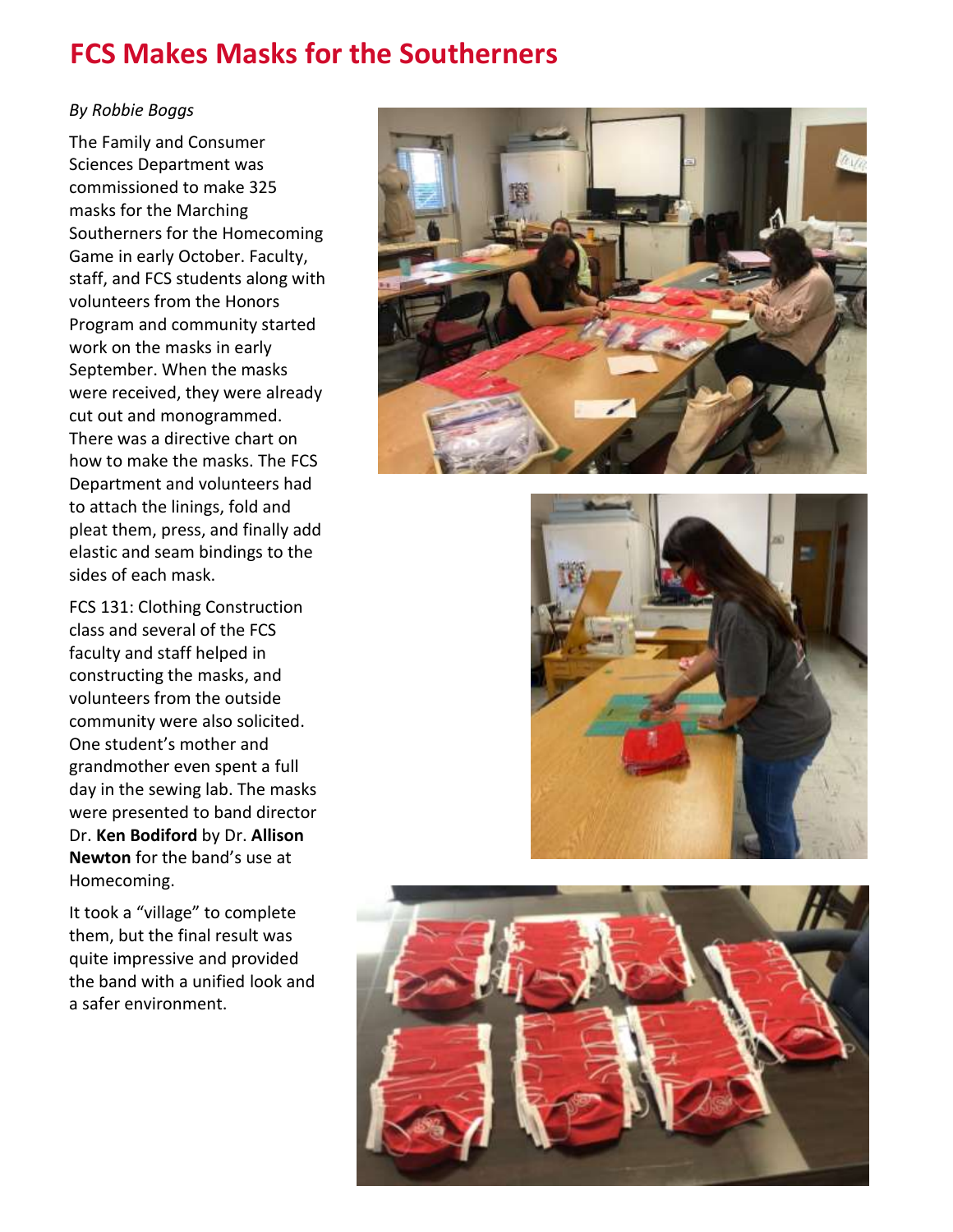# **FCS Child Center Students go Trick-or-Treating**

#### *By Robbie Boggs*

Three and four-year old children enrolled in the Cynthia Harper Child Center in Mason Hall visited across campus to go trick or treating. Student workers helped Ms. Jill and Ms. Brenda escort

the children through Mason Hall to the counseling center, Ramona Wood Building, and Bibb Graves Hall in search of candy. President **Don Killingworth** posed for a picture with the kids. Dr. Gena Thornburg, acting department

head for FCS, and Mrs. **Lynn Steward**, administrative assistant, dressed for the occasion and distributed candy at the onset of the venture. Some of the collected candy will be donated to the JSU Food Pantry.









*Clockwise from top left:* Daycare students; FCS 353 lab students help out; FCS student workers; President Killingsworth poses with trick-ortreaters.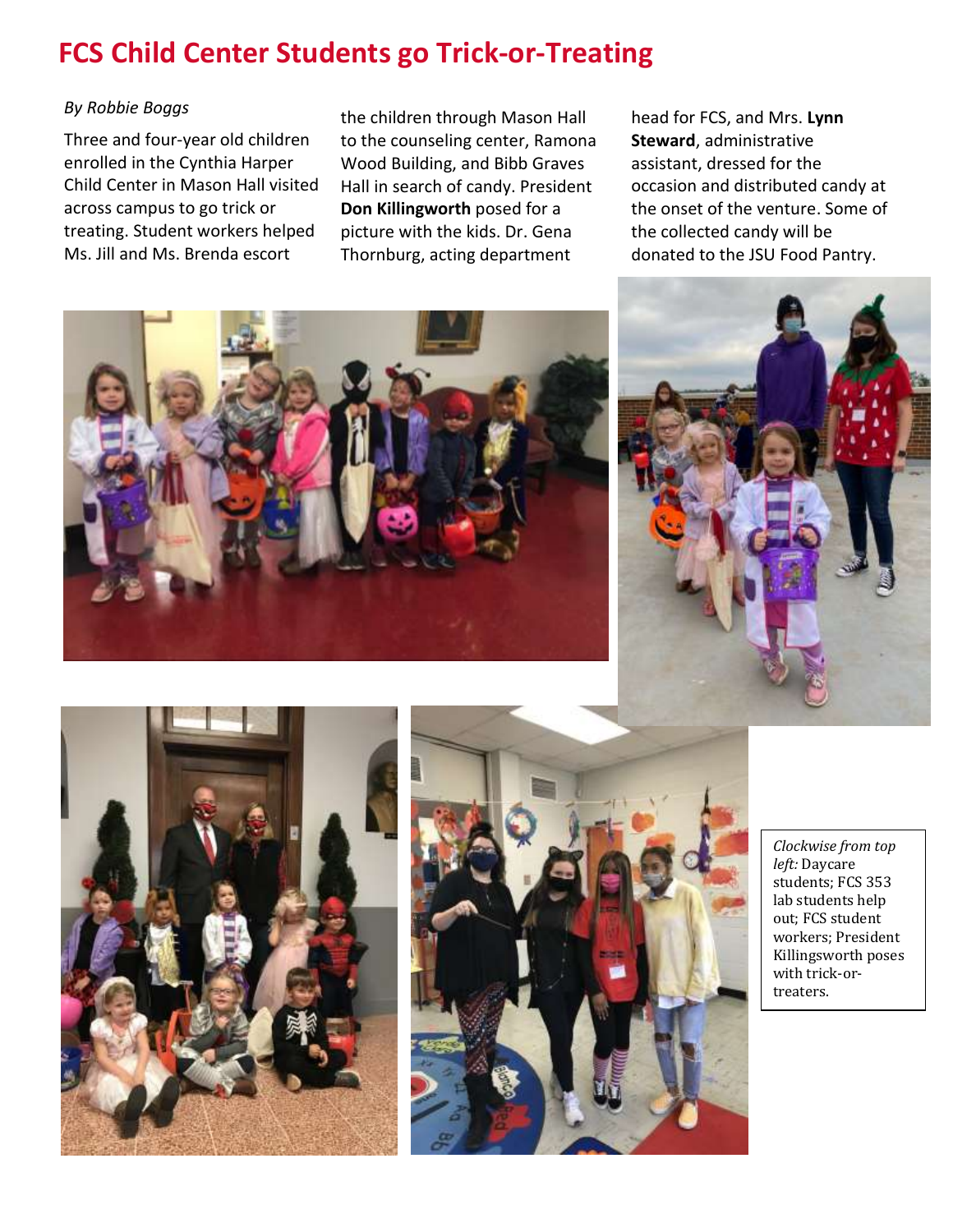# **SoE Alum Elected to Board of Directors for State Organization**

#### *By Wendy Stephens*

Angela Formby, librarian at Indian Valley Elementary in the Sylacauga City School System, was elected as a member of the Alabama School Library Association (ASLA) Board of Directors. ASLA is the Alabama State Affiliate of the American Association of School Librarians (AASL) and the professional development and advocacy organization for school library professionals. Formby will serve in this capacity through June 2021.

Formby was the 2017 Student of the Year for the Library Media master's program. Majoring in Secondary English Education, she earned her Bachelor's of Science in Education from JSU with Honors in 2012. Formby was recently enrolled in the Library Media EdS program, completing her Capstone research project on the impact school librarians have on student achievement. She graduated this summer and continues to impact the library profession in a positive manner.



Ms. Angela Formby

### **New Faculty & Staff in the SoE**

#### *By Deanna Bohannan and Kelly Paynter*

Dr. **Astin Sarrell** is excited to be returning to her alma matter to teach in the SoE. Dr. Sarrell's experience includes 10 years of public school teaching in grades 5-7, serving as a county-level instructional specialist for two years, and serving as a cooperating teacher for JSU students for the past few years.

She lives with her husband and three sons in Heflin, Alabama. She is a recent graduate of the University of Alabama where she completed her doctoral dissertation on *Coordinate Professional Development Efforts to Enhance Mathematics Instruction at the Elementary Level*. Dr. Sarrell is an active member of the JSU alumni association and is currently serving on both the SoE Mentor/

Induction and Program Impact Committees. Dr. Sarrell is teaching assessment, diversity, and math courses and is also the advisor the EED-T and EED-Master's program.

Dr. **Andrea Beerwinkle** joins the JSU faculty from Friendswood, Texas, a suburb of Houston. She earned her doctorate in Curriculum and Instruction with a focus on Language and Literacy from Texas A&M University in 2018. She also has an M.Ed. in Curriculum and Instruction from Texas Tech University and a B.A. in English from Texas A&M University. Dr. Beerwinkle has several years of classroom experience teaching every grade from fifth through twelfth. She has taught in urban, rural, and suburban schools across Texas. She is passionate about providing pre- and in-service teachers with

evidence-based instructional strategies to improve decoding and reading comprehension. Her research interests include practice-based professional development and reading comprehension in the content areas. She has presented her research nationally at the American Educational Research Association, Society for Research on Educational Effectiveness, Society for the Scientific Study of Reading annual conferences, and at the European Literacy Network conference. Additionally, her research has been published in top academic journals such as *Reading and Writing* and *Annals of Dyslexia*. She is the advisor for the RDG-T program.

We also introduce Ms. **Sunshine Williamson** as the new secretary to the Coordinator for Clinical Experiences. Welcome, Sunshine!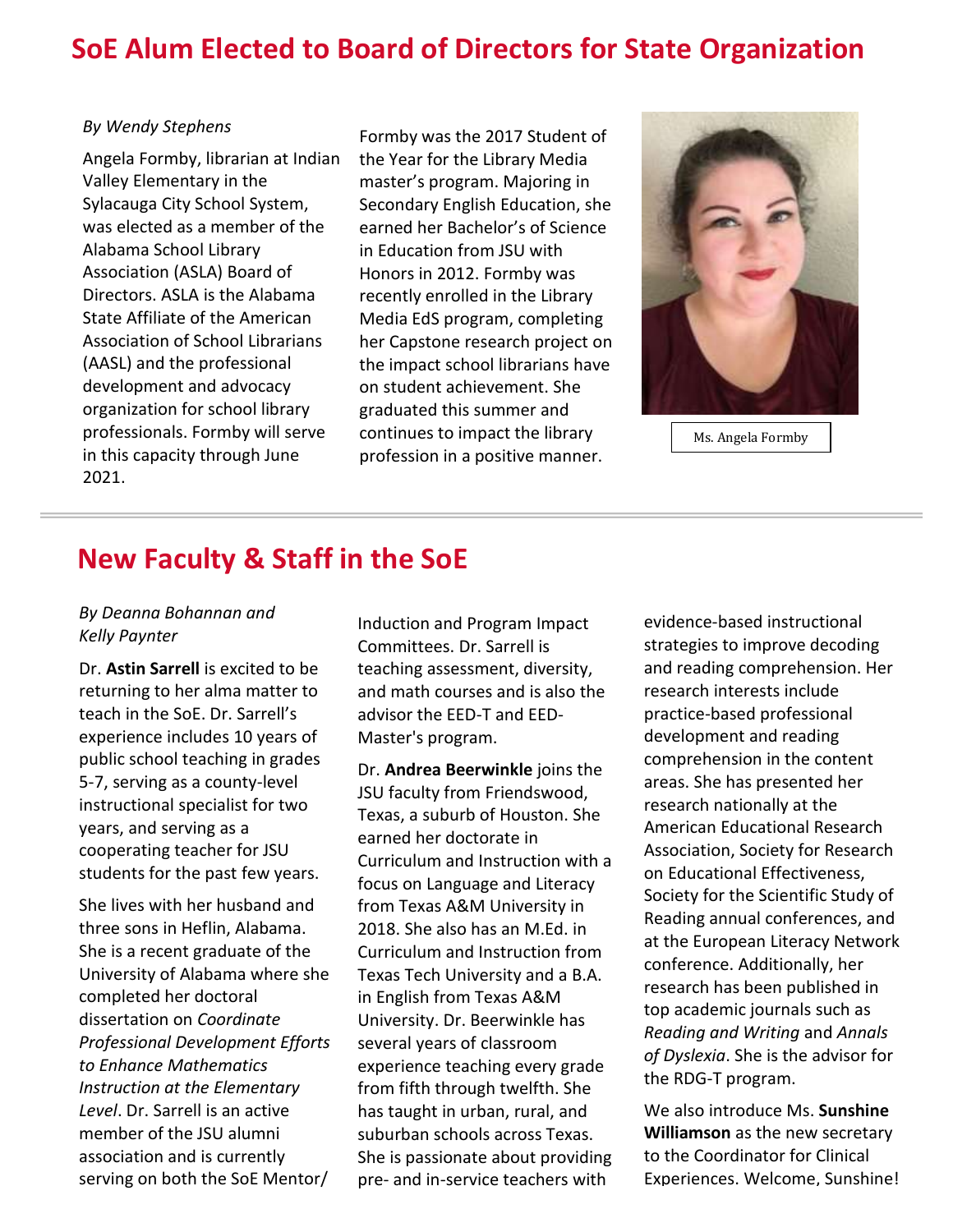

### **SoE Alumni Win Awards, Recognition**

#### *By Deanna Bohannan and Kelly Paynter*

Exciting things have been happening to SoE graduates these past few months!

SoE Counselor Education graduate, **Anjuli Thompson**, owner of HOUSE Counseling, was named the winner of the Emerging Small Business of the Year Award.

**Ansley Rudbeck Cash**, teacher at Evans Elementary School, earned the distinction of 2020 Javits-Frasier Scholar, sponsored by the National Association of Gifted Children. This distinction recognizes passionate educators who work with low-income and minority populations.

SoE graduate in Music Education, **Dr. Jeremy Stovall**, was named as an outstanding alumnus by the

JSU Alumni Association. Dr. Stovall earned his Bachelor of Arts in Music Education and his Master of Arts degrees at JSU and his DMA in Wind Conducting from the University of Alabama. He serves as the Assistant Director of Bands and Assistant Professor at Jacksonville State University. In addition to instructing the Marching Southerners, Dr. Stovall conducts the Symphonic Band, the JSU Pep Band: Hardcorps, and teaches courses in Conducting and Marching Band Techniques. He has also served as the Music Director and Pit Orchestra Conductor for the Drama Department's Musicals and Jacksonville Opera Theatre.

Dr. Stovall has conducted the Marching Southerners in the

Bands of America Grand National Championships (2019), the World Peace Parade in Rome, Italy (2019), the Pearl Harbor 75th Anniversary Commemoration (2016), and the London New Year's Day Parade (2012). He is a member of Kappa Kappa Psi, Phi Mu Alpha Sinfonia, Phi Kappa Phi, College Band Directors National Association, National Band Association, and the College Music Society. Dr. Stovall was a member of the Spirit Drum and Bugle Corps visual staff from 2002-2007, serving as the Visual Caption Head. He also was a member of the instructional staff for the U.S. Army All-American Marching Band in 2016-2017.

**Fatima Wise** was honored with the Excellence in Innovative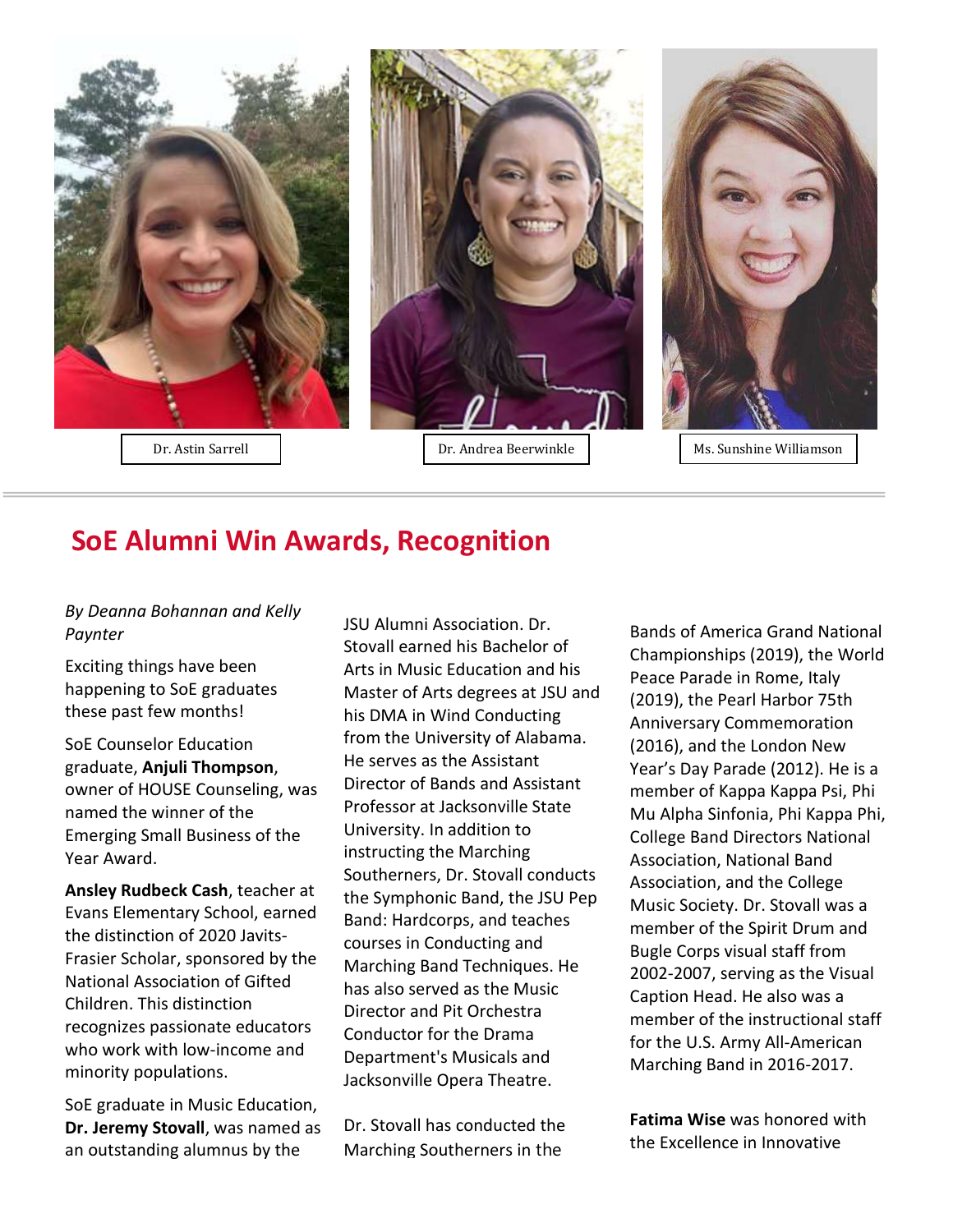



Anjuli Thompson with House Counseling Number 2012 1 2013 1 2014 1 Dr. Jeremy Stovall

Teaching from the Chamber of Commerce. She states, "If you know me, my students are my absolute heart and soul. They make me a better person and have completely changed my view on life. They love each person to the absolute fullest with no care for flaws, they make the best of every day, and change the world with each passing day. Because of them, I try to do the same (I fail often). They make me think outside of the box and push myself. In return, they give me their all and push past so many barriers in their life and are constantly achieving goals, proving people wrong, and accomplishing more and more with each day."

**Ashley Wilson** was voted the Best Public Schoolteacher of Calhoun County. She notes, "If you know me, you know how I feel about my job. It's hard, but so worth it. In kindergarten, I was asked what I wanted to be when I grew up. My immediate answer was always an Alabama cheerleader, but knowing I couldn't do that forever, my

second answer was 'teacher.' Many people tried to change my mind along the way, but somehow I knew this was what I was born to do. I'd like to think good teachers can be made, but honestly… I think it's something that is naturally within a person. Winning #1 Public Teacher in Calhoun County is such an honor. I hope you know that I do my absolute best and give 110% every day to be an encouraging teacher who motivates kids to learn, not always to learn academic lessons, but life lessons as well.

Thank you to those of you who voted for me. I promise to continue to educate kids for as long as I can in any opportunity I am given. To those of you who are born to teach, don't let anyone ever persuade you to do anything else. The days are long and the emotions you feel will be overwhelming at times, but know in the end that it is all worth it. You love them and they will listen...eventually."



*Above*: Fatima Wise *Below*: Ashley Wilson